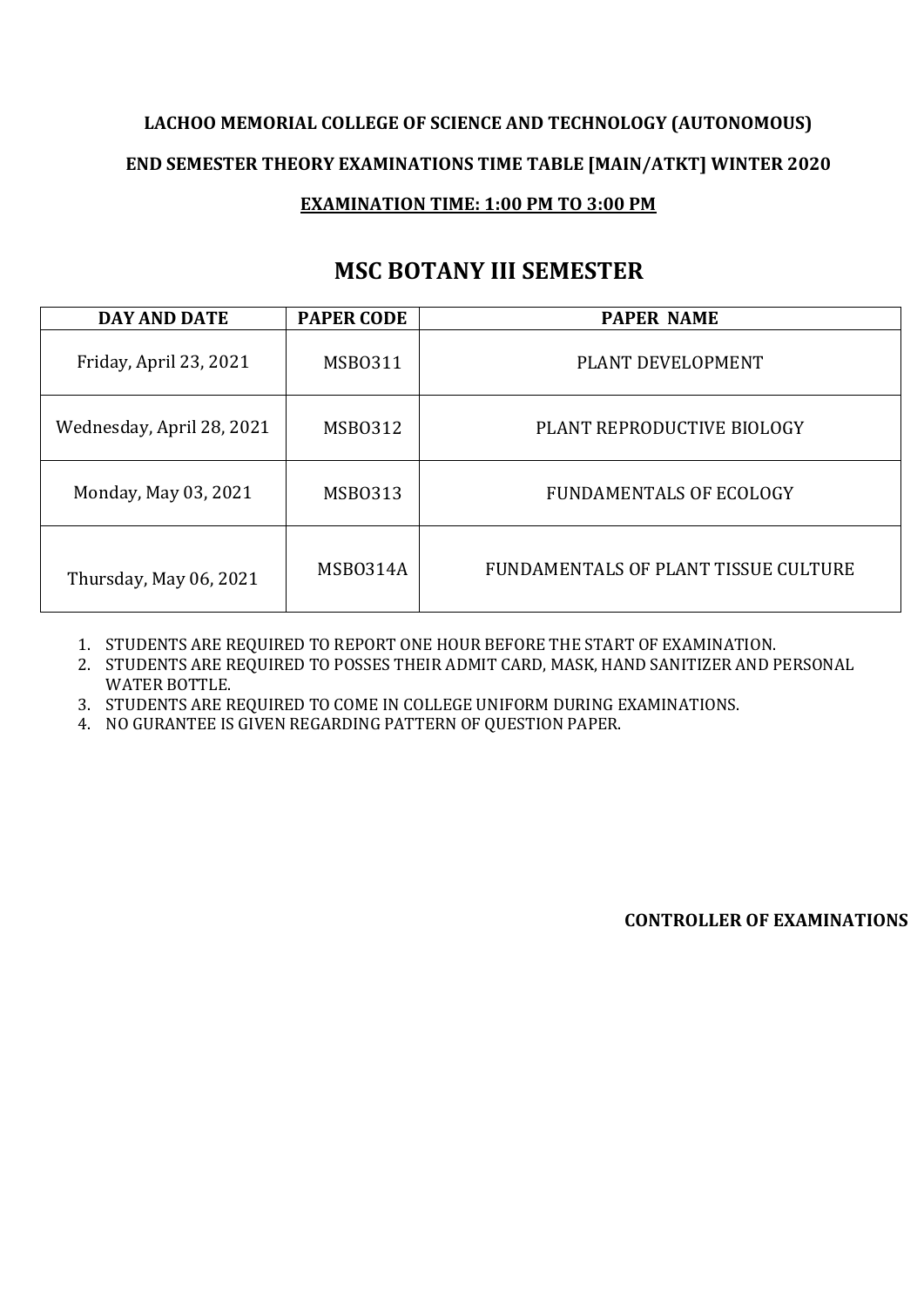# **LACHOO MEMORIAL COLLEGE OF SCIENCE AND TECHNOLOGY (AUTONOMOUS) END SEMESTER THEORY EXAMINATIONS TIME TABLE [MAIN/ATKT] WINTER 2020**

#### **EXAMINATION TIME: 1:00 PM TO 3:00 PM**

### **MSC BIOTECHNOLOGY III SEMESTER**

| <b>DAY AND DATE</b>       | <b>PAPER CODE</b> | <b>PAPER NAME</b>                     |
|---------------------------|-------------------|---------------------------------------|
| Friday, April 23, 2021    | MSBT311           | ENVIRONMENTAL BIOTECHNOLOGY           |
| Wednesday, April 28, 2021 | MSBT312           | ANIMAL CELL CULTURE AND APPLICATIONS  |
| Monday, May 03, 2021      | MSBT313           | PLANT BIOTECHNOLOGY                   |
| Thursday, May 06, 2021    | MSBT314A          | BIOPROCESS ENGINEERING AND TECHNOLOGY |

1. STUDENTS ARE REQUIRED TO REPORT ONE HOUR BEFORE THE START OF EXAMINATION.

2. STUDENTS ARE REQUIRED TO POSSES THEIR ADMIT CARD, MASK, HAND SANITIZER AND PERSONAL WATER BOTTLE.

3. STUDENTS ARE REQUIRED TO COME IN COLLEGE UNIFORM DURING EXAMINATIONS.

4. NO GURANTEE IS GIVEN REGARDING PATTERN OF QUESTION PAPER.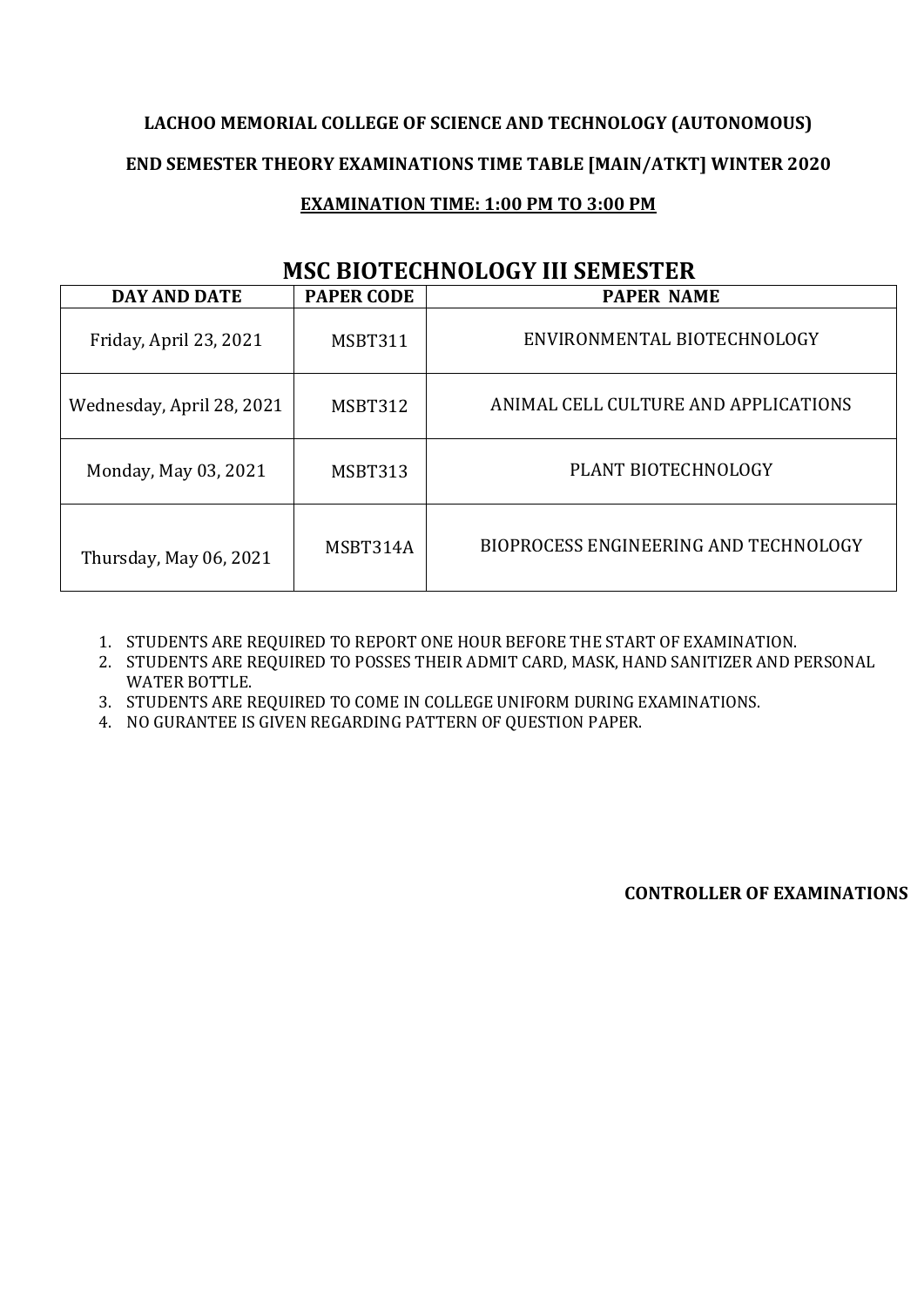## **LACHOO MEMORIAL COLLEGE OF SCIENCE AND TECHNOLOGY (AUTONOMOUS) END SEMESTER THEORY EXAMINATIONS TIME TABLE [MAIN/ATKT] WINTER 2020**

#### **EXAMINATION TIME: 1:00 PM TO 3:00 PM**

#### **MSC CHEMISTRY III SEMESTER**

| ridu umbritu mata madaribd man |                   |                                            |  |
|--------------------------------|-------------------|--------------------------------------------|--|
| <b>DAY AND DATE</b>            | <b>PAPER CODE</b> | <b>PAPER NAME</b>                          |  |
| Friday, April 23, 2021         | MSCH311           | ORGANIC SPECTROSCOPY                       |  |
| Wednesday, April 28, 2021      | MSCH312           | SOLID STATE, SURFACE CHEMISTRY & CATALYSIS |  |
| Monday, May 03, 2021           | <b>MSCH313</b>    | ORGANOTRANSITION METAL CHEMISTRY           |  |
|                                | MSCH314(A)        | <b>ORGANIC SYNTHESIS-I</b>                 |  |
| Thursday, May 06, 2021         | MSCH314(B)        | <b>MATERIAL CHEMISTRY</b>                  |  |

1. STUDENTS ARE REQUIRED TO REPORT ONE HOUR BEFORE THE START OF EXAMINATION.

2. STUDENTS ARE REQUIRED TO POSSES THEIR ADMIT CARD, MASK, HAND SANITIZER AND PERSONAL WATER BOTTLE.

3. STUDENTS ARE REQUIRED TO COME IN COLLEGE UNIFORM DURING EXAMINATIONS.

4. NO GURANTEE IS GIVEN REGARDING PATTERN OF QUESTION PAPER.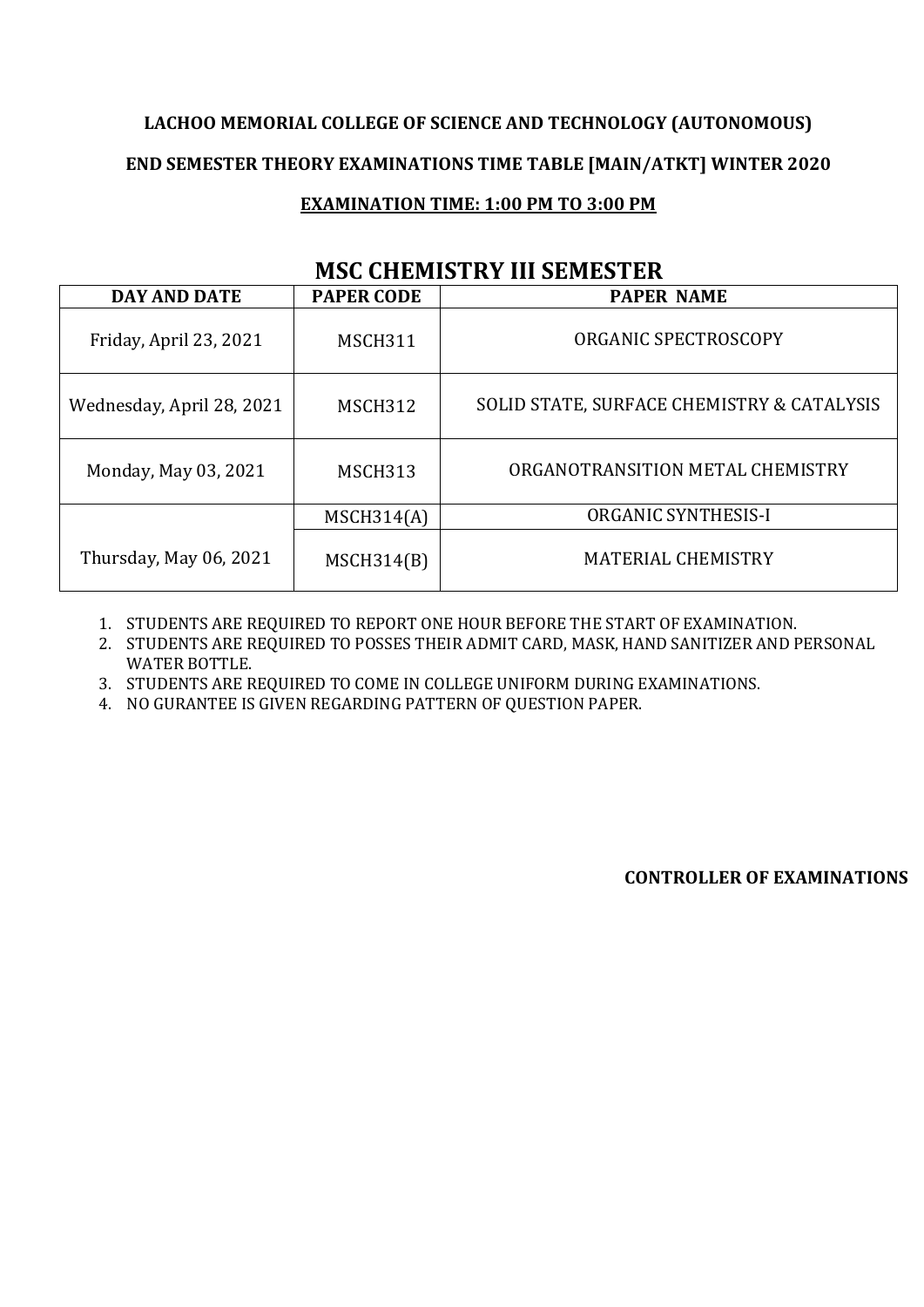| <b>DAY AND DATE</b>       | MOG I HITORO III JEMILO I ER<br><b>PAPER CODE</b> | <b>PAPER NAME</b>                                        |
|---------------------------|---------------------------------------------------|----------------------------------------------------------|
|                           |                                                   |                                                          |
| Friday, April 23, 2021    | <b>MSPH311</b>                                    | <b>CLASSICAL ELECTRODYNAMICS</b>                         |
| Wednesday, April 28, 2021 | MSPH312                                           | <b>QUANTUM MECHANICS-II</b>                              |
| Monday, May 03, 2021      | MSPH313                                           | <b>NUCLEAR PHYSICS - I</b>                               |
|                           | MSPH314A                                          | <b>COMMUNICATION TECHNOLOGY</b>                          |
| Thursday, May 06, 2021    | MSPH314B                                          | <b>MATERIAL SYNTHESIS AND</b><br><b>CHARACTERIZATION</b> |

#### **MSC PHYSICS III SEMESTER**

1. STUDENTS ARE REQUIRED TO REPORT ONE HOUR BEFORE THE START OF EXAMINATION.

2. STUDENTS ARE REQUIRED TO POSSES THEIR ADMIT CARD, MASK, HAND SANITIZER AND PERSONAL WATER BOTTLE.

3. STUDENTS ARE REQUIRED TO COME IN COLLEGE UNIFORM DURING EXAMINATIONS.

4. NO GURANTEE IS GIVEN REGARDING PATTERN OF QUESTION PAPER.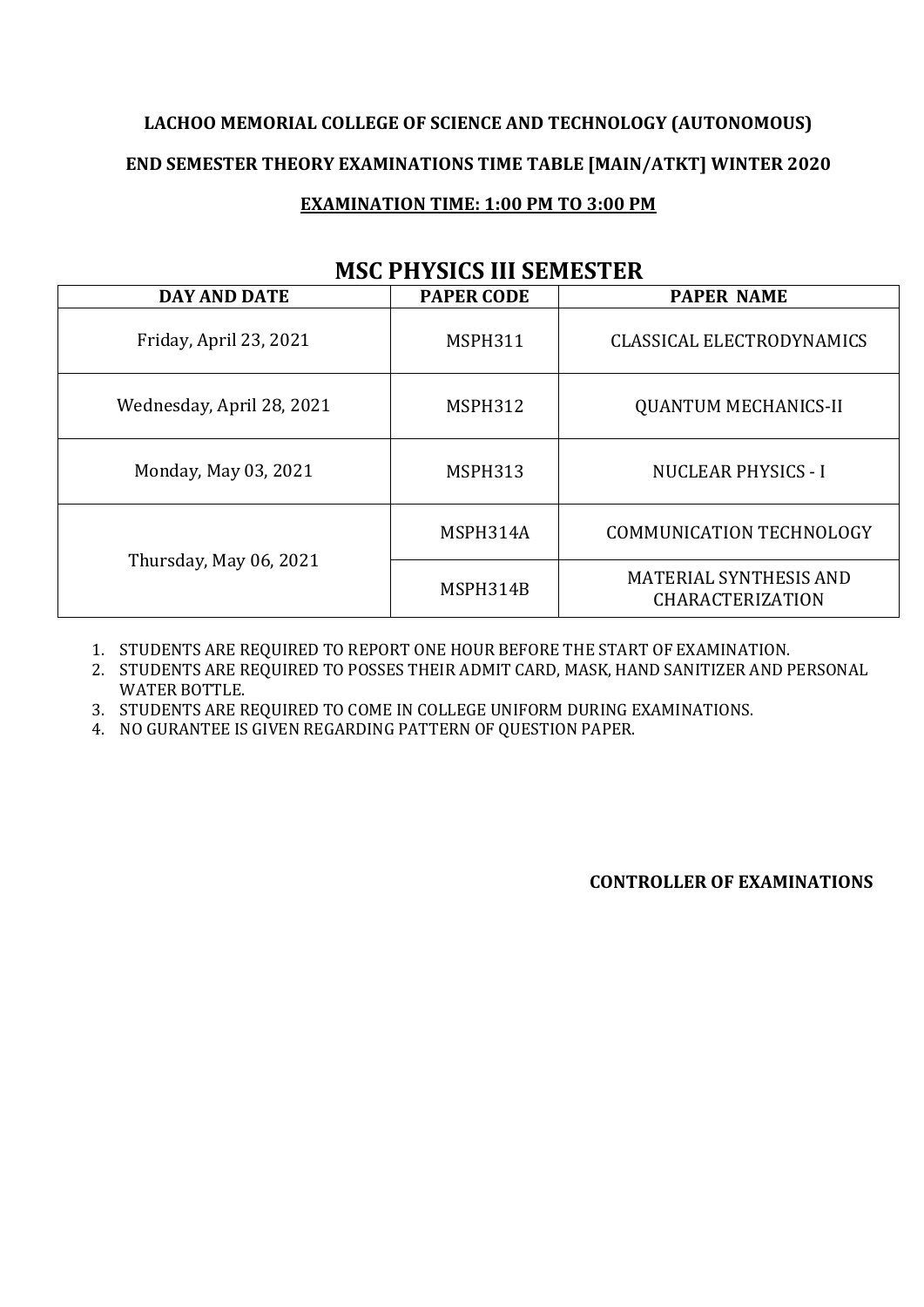| MSC MATHEMATICS III SEMESTER |                   |                                                            |  |
|------------------------------|-------------------|------------------------------------------------------------|--|
| <b>DAY AND DATE</b>          | <b>PAPER CODE</b> | <b>PAPER NAME</b>                                          |  |
| Friday, April 23, 2021       | MSMT311           | <b>COMPLEX ANALYSIS</b>                                    |  |
| Wednesday, April 28, 2021    | MSMT312           | <b>TENSOR ANALYSIS</b>                                     |  |
| Monday, May 03, 2021         | MSMT313           | <b>FUNCTIONAL ANALYSIS-I</b>                               |  |
|                              | MSMT314C          | <b>LAMINAR VISCOUS FLOW THEORY-I</b>                       |  |
| Thursday, May 06, 2021       | MSMT314D          | PROBABILITY AND STATISTICAL<br>DISTRIBUTIONS-I             |  |
|                              | MSMT315B          | FUNDAMENTALS OF OPERATIONS RESEARCH-I                      |  |
| Monday, May 10, 2021         | MSMT315C          | INTEGRAL EQUATIONS - I (MAIN)                              |  |
|                              |                   | INTEGRAL EQUATIONS AND BOUNDARY VALUE<br>PROBLEMS-I (ATKT) |  |

#### **MSC MATHEMATICS III SEMESTER**

1. STUDENTS ARE REQUIRED TO REPORT ONE HOUR BEFORE THE START OF EXAMINATION.

2. STUDENTS ARE REQUIRED TO POSSES THEIR ADMIT CARD, MASK, HAND SANITIZER AND PERSONAL WATER BOTTLE.

3. STUDENTS ARE REQUIRED TO COME IN COLLEGE UNIFORM DURING EXAMINATIONS.

4. NO GURANTEE IS GIVEN REGARDING PATTERN OF QUESTION PAPER.